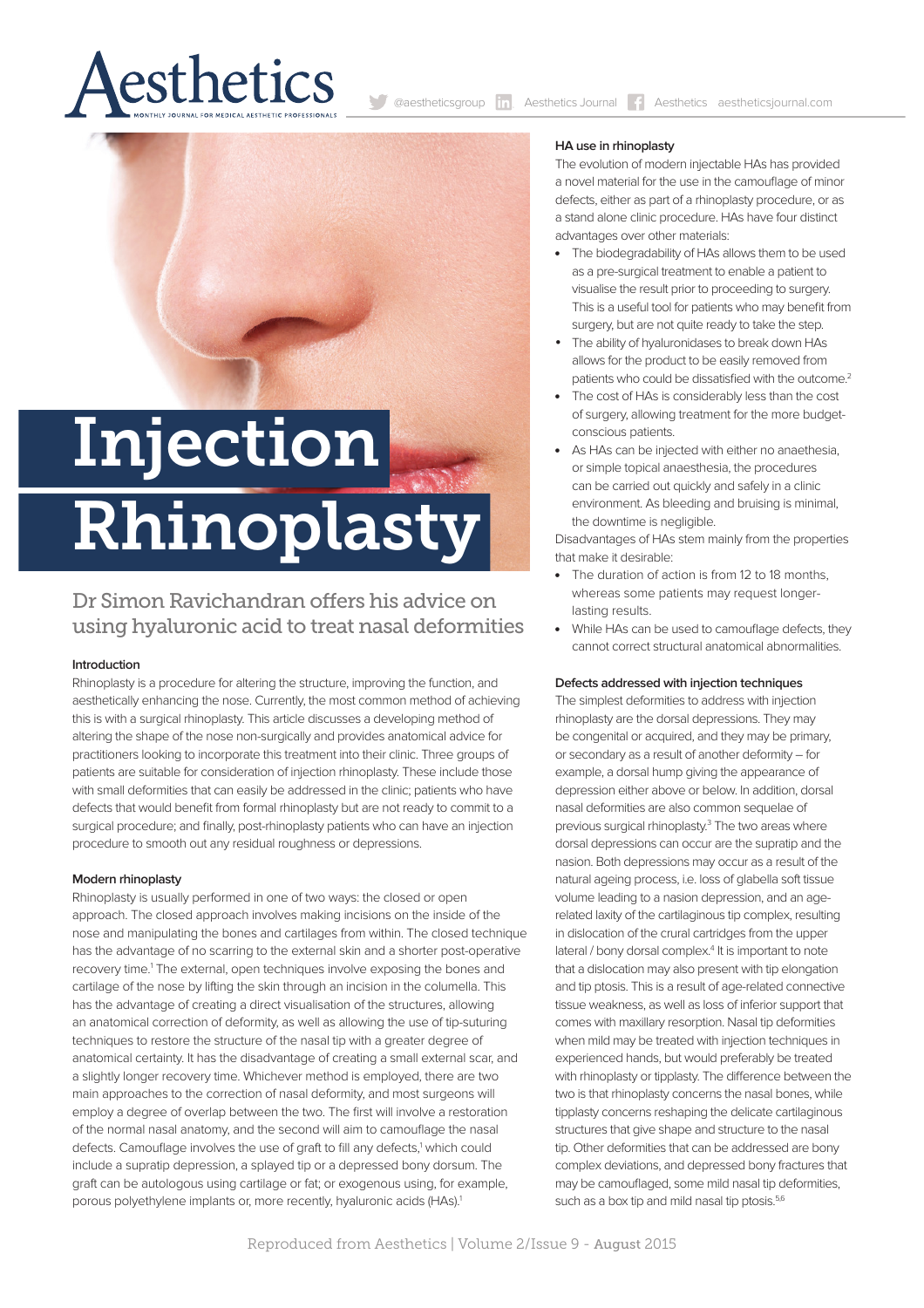

# **Nasal Anatomy**

When assessing the nasal deformity it is important to understand the underlying anatomy of the area in order to appreciate the effect the alteration may have on the function of the nose, as well as to appreciate the mechanism of potential complications.

#### Bones and cartilage

The nasal skeleton is divided into subunits; there is a bony upper-third consisting of the frontal processes of the maxilla laterally, and the left and right nasal bones medially. Both frontal processes of maxilla and the nasal bones articulate with the frontal bone superiorly.<sup>7</sup> The lower two-thirds of the nose have dorsal projection provided by the septal cartilage and lateral support provided superiorly by the upper lateral cartridges. Lateral support and tip shape is provided by the lower lateral cartridges, which are further subdivided into medial, intermediate and lateral crura.7

#### Skin

The skin on the nose is also divided into three vertical subunits. Superiorly the skin is thick, rapidly thinning towards skin overlying the dorsum of the nose in the middle-third, and thickening at the lower-third over the tip as the skin becomes sebaceous.7

#### Muscles

The nasal muscle lies deep to the skin and comprises the procerus muscle, which arises from the fascia overlying the inferior part of the nasal bones, and inserts to the skin between the eyebrows. The procerus muscle assists in pulling the eyebrows downwards in the frown or anger gesture. Prolonged use of procerus is causative of a

horizontal rhytid forming over the upperthird of the nose.<sup>8</sup> Levator labii superioris alaeque nasi runs laterally along the nose, attaching to the frontal process of the maxilla superiorly, and inserting into the skin of the nostril inferiorly. It is responsible for flaring of the nostrils as well as assisting with lip elevation. The other muscles are depressor septi nasi, the transverse nasalis and the dilator nares. Depressor septi nasi inserts into the skin in the upper lip, and is responsible for the 'dancing' nasal tip that is occasionally an aesthetic concern. Transverse nasalis compresses the nares and dilator nares, which dilates the nares. The muscles are all contained within the submucosal musculoaponeurotic system.

# Blood supply and venous drainage

The blood supply of the external nose stems from the facial artery. This divides near the angle of the mouth to give a superficial labial branch that gives rise to the columella branch, which runs under the skin of the columella in the body of depressor septi nasi. At the angle of the mouth, the main facial artery continues superiorly medially to the alar sulcus, where it runs up along the lateral wall of the nose to become the angular artery at the medial canthus. The venous drainage follows the arterial supply.9

#### Sensory nerve supply to the nose

The ophthalmic and maxillary divisions of the trigeminal nerve supply the external part of the nose. Anaesthesia can therefore easily be achieved by a blockade of these nerves as they exit the skull from the infraorbital and supraorbital foramina. It is also very easy to achieve sufficient anaesthesia using topical anaesthetic creams, such as EMLA or LMX 4.9

#### **Special considerations**

## The nasal valve

The nasal valve area is the angle subtended by the cartilaginous septum and the upper lateral cartilage at the osteocartilaginous junction. A reduction in the angle of the nasal valve area will result in decreased nasal airflow.<sup>9</sup> Any procedure that narrows the nasal valve has the potential to reduce nasal airflow and increase the sensation of nasal obstruction.10

#### The soft nasal cartilage

The upper lateral and lower lateral cartilages of the nose provide the structural rigidity to the non-bony caudal two thirds of the external nose. They also provide resistance to in-drawing on nasal inspiration. The upper lateral cartilages are responsible for the rigidity of the nasal walls, and the lower lateral cartilages provide structure to the nasal tip and nostrils.9 The cartilages are paper thin and potentially susceptible to damage due to pressure necrosis from inappropriately placed implants.<sup>11</sup>

#### The skin

The skin of the nose has three distinct subunits. The skin is thicker over the nasion and superior bony dorsum, and thins over the bony pyramid of the middle - third of the nose and becomes thicker again over the tip.<sup>9</sup> Injections under the thin skin of the middle-third can easily result in lumpiness or discolouration if placed too superficially. This is of specific concern when attempting to camouflage a deviation of the bony pyramid with contralateral lateral nasal wall volumisation.<sup>11</sup>

#### **Techniques**

Injection of HAs into the nasion area can correct volume depletion and camouflage a pseudo-depression caused by an osteocartilagenous dorsal hump. By increasing the profile and volume of the nasion area the base can appear narrowed, as loose deflated skin gets re-draped. It can also afect the horizontal rhytids caused by contraction of the procerus, as well as the nasal scrunch lines caused by contraction of nasalis and the medial fibres of obicularis oculi. I tend to use topical anaesthetic or no anaesthetic at all, depending on patient preference. Local infiltrations make the correction harder to judge as a result of their own volumising efect. In addition, the combination of supratrochlear and infraorbital nerve blocks can provide good regional anaesthesia, however, they can be uncomfortable for many patients.

I use either EMLA or LMX 4 on skin cleaned with chlorhexidine. The patient should be sitting upright or semi-reclined. I prefer to inject from above the patient with the needle pointing towards the nasal tip as it is the easiest place to view the brow-tip aesthetic line. Injections can be performed using either needle or blunt cannula. Pinching loose skin between thumb and forefinger of my left hand, I hold the syringe in my right hand and inject into the midline with the needle entering slightly superior to the nasion at an angle, aimed towards the area of greatest volume deficiency. The needle is advanced until contact is made with the nasal bone. I inject a single depot injection of anywhere between 0.05 and 0.3cc, depending on the volume correction required. To prevent migration of the product during injection, it is important to inject slowly, and I also apply concurrent pressure laterally to the